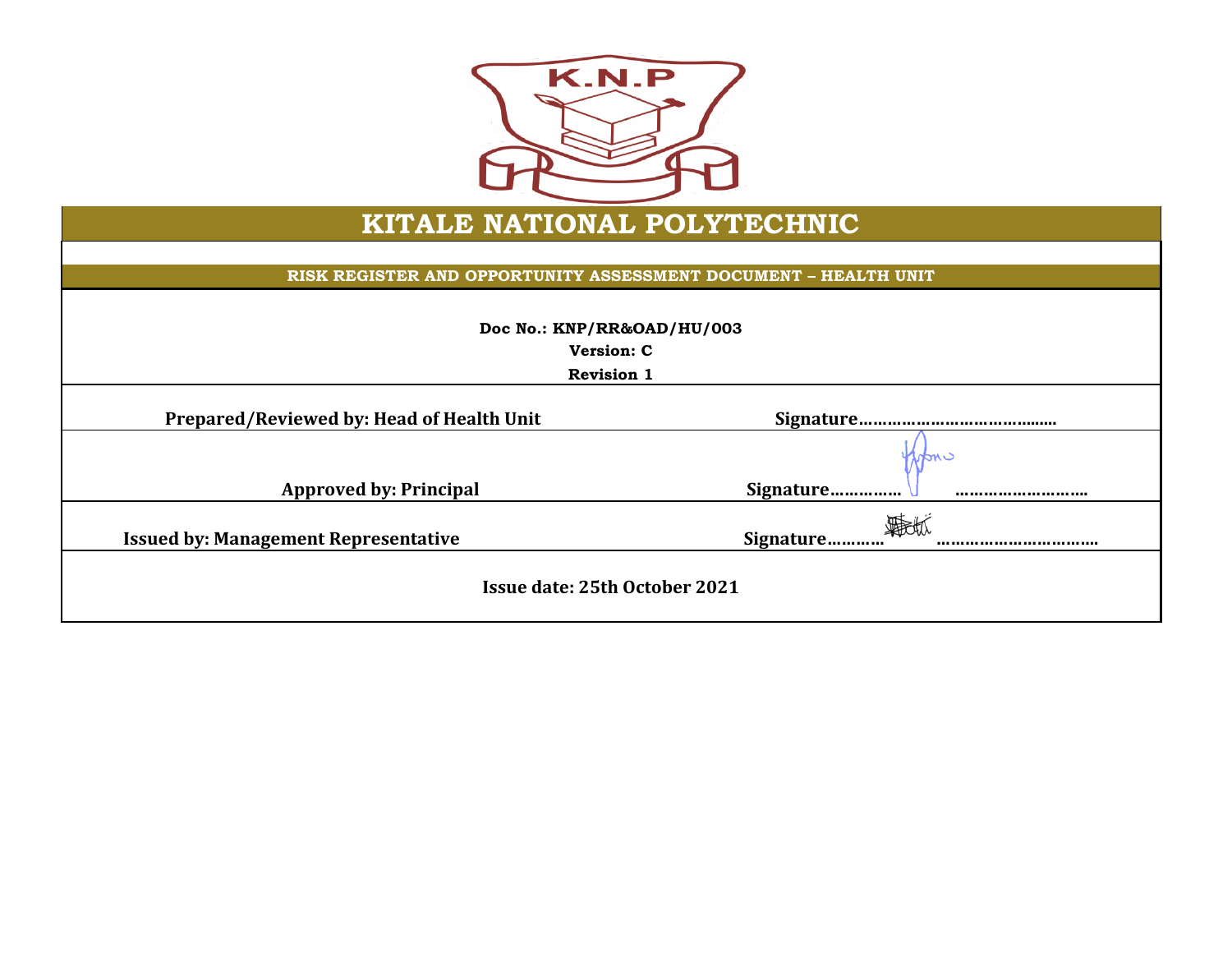|                         |                                                   | <b>INTERESTED</b>                                                                              |                                                         |                                                                                                                                                                           |                |                            |   |     |                 | <b>EXISTI ADDITI</b>          |                           |                                       |                                  |            |                   | <b>RESIDUAL RISK</b> |               |                                                                                               |
|-------------------------|---------------------------------------------------|------------------------------------------------------------------------------------------------|---------------------------------------------------------|---------------------------------------------------------------------------------------------------------------------------------------------------------------------------|----------------|----------------------------|---|-----|-----------------|-------------------------------|---------------------------|---------------------------------------|----------------------------------|------------|-------------------|----------------------|---------------|-----------------------------------------------------------------------------------------------|
|                         | <b>SNO. PROCESS</b>                               | <b>PARTIES &amp;</b><br><b>THEIR</b>                                                           | <b>RISK</b><br><b>BESCRIPTION</b>                       | <b>CAUSES</b>                                                                                                                                                             | <b>AREA OF</b> | <b>BISKER LAPA HA RISK</b> |   |     | <b>STRAT</b> NG | <b>CONT</b>                   | ONAL<br><b>CONTR</b>      |                                       | RESOUTARG<br><b>DATE</b>         | <b>IMP</b> | <b>LIKEL RISK</b> | <b>ACT HOO LEVE</b>  | <b>BILITY</b> | <b>RESPONSI COMMEN</b><br><b>TS</b>                                                           |
| $\mathbf{1}$            | cleaning                                          | students,<br>staffs, parents,<br>council and<br>ministry. clean<br>and hygiene<br>environment. | <b>Diseases</b>                                         | poor<br>cleaning<br>services,<br>lack of<br>water, lack<br>of<br>supervision<br>poorly<br>motivated<br>workers,<br>delayed<br>supply of<br>equipment<br>and<br>materials. | heath          | nurse                      |   |     | avoid           | supervi <sup>ce</sup><br>sion | Enfor<br>super<br>vision  | Fun<br>ds<br>and<br>pers<br>onn<br>el | 30 <sup>th</sup><br>June<br>2022 | n          | $\Omega$          |                      | nurse         | There is<br>additional<br>cleaning<br>personnel,<br>availability<br>of cleaning<br>materials, |
| $\overline{\mathbf{2}}$ | cleaning                                          | students,<br>staffs, parents,<br>council and<br>ministry. clean<br>and hygiene<br>environment. | Injury by<br>chemicals<br>used for<br>cleaning.         | lack of<br>protected<br>gears during<br>cleaning.<br>spillages<br>during<br>cleaning can                                                                                  | heath          | nurse                      |   | 11. | reduce          | supervi <sup> e</sup><br>sion | enforc<br>super<br>vision | fun<br>ds<br>and<br>pers<br>onn<br>el | 30 <sup>th</sup><br>June<br>2022 | ∩          | n                 |                      | nurse         | There is<br>additional<br>cleaning<br>personnel,<br>availability<br>of cleaning<br>materials, |
| $\overline{\mathbf{3}}$ | injectio<br>n and<br>dressin                      | students, staff                                                                                | Contractin<br>g hiv,<br>hepatitis b                     | contamina<br>ted<br>syringes<br>contamina                                                                                                                                 | health         | nurse                      | 2 |     | avoid           | supervi ce<br>sion            | Enfor<br>super<br>vision  | Fun<br>ds<br>and<br>pers              | 30 <sup>th</sup><br>June<br>2022 |            |                   |                      | nurse         | Availabilit<br>y of<br>gloves,<br>dressing                                                    |
| $\overline{\mathbf{4}}$ | Skin<br>contact<br>with                           | students, staff                                                                                | Infected<br>persons                                     | fungal<br>infection<br>and water                                                                                                                                          | health         | nurse                      | 2 |     | reduce          | supervi<br>sion               | Enfor<br>ce<br>super      | Fun<br>ds<br>and                      | 30 <sup>th</sup><br>June<br>2022 |            |                   |                      | nurse         | Availabilit<br>y of<br>gloves,                                                                |
| 5                       | treatme<br>nt and<br>consult<br>ation<br>services | students,<br>parents,<br>council and<br>ministry<br>.clean and<br>hygiene                      | Death or<br>complicati<br>ons eg<br>strak,<br>blindness | poor<br>diagnosis                                                                                                                                                         | Health         | nurse                      |   |     | avoid           | supervi <sup>ce</sup><br>sion | Enfor<br>super<br>vision  | Fun<br>ds<br>and<br>pers<br>onn<br>el | 30 <sup>th</sup><br>June<br>2022 |            |                   |                      | Nurse         | Liaising<br>with<br>County<br>Referral<br>Hospital<br>consultants<br>eg dental,               |